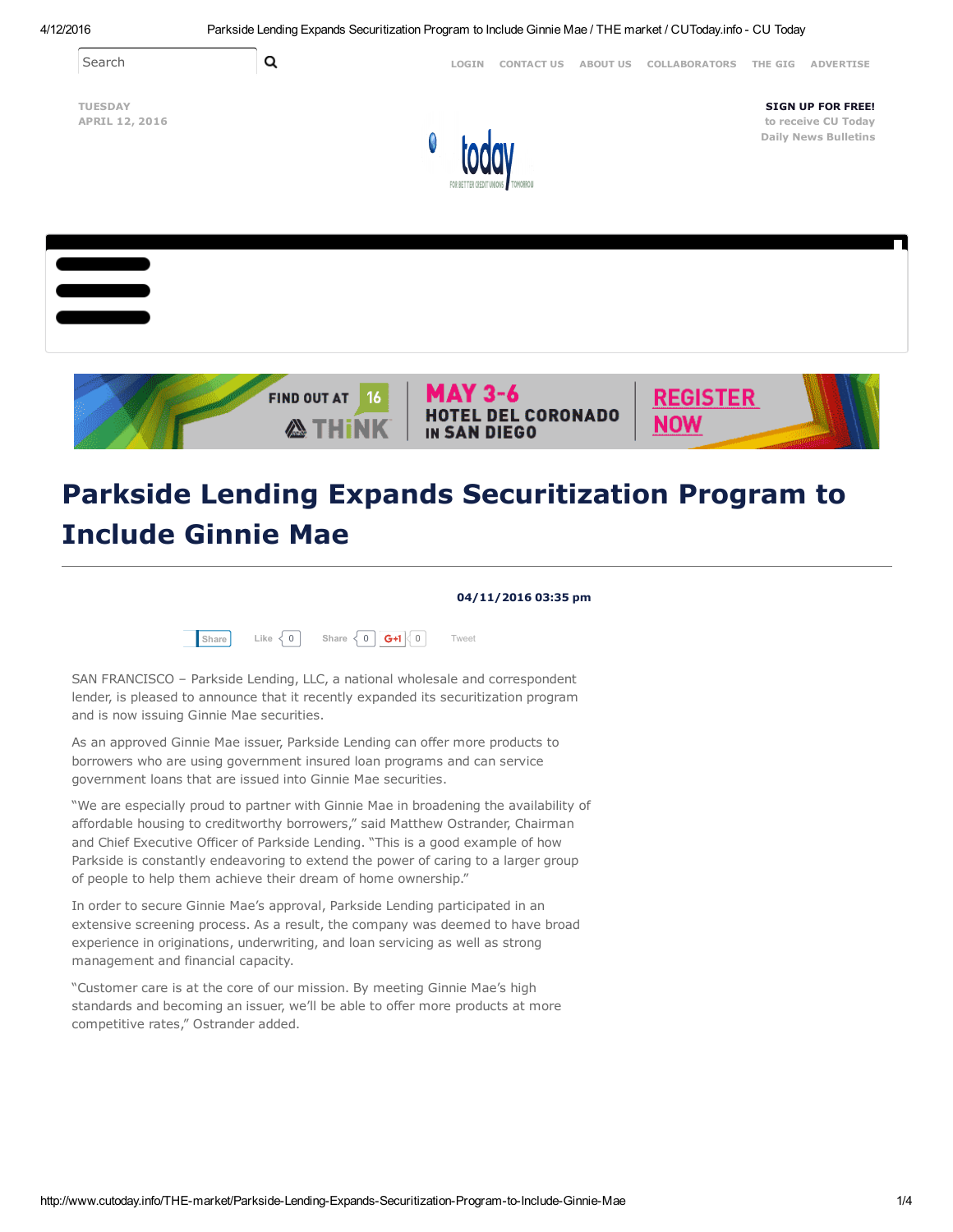**Video Production!** Rebranding!<br>!Product Development and MORE!



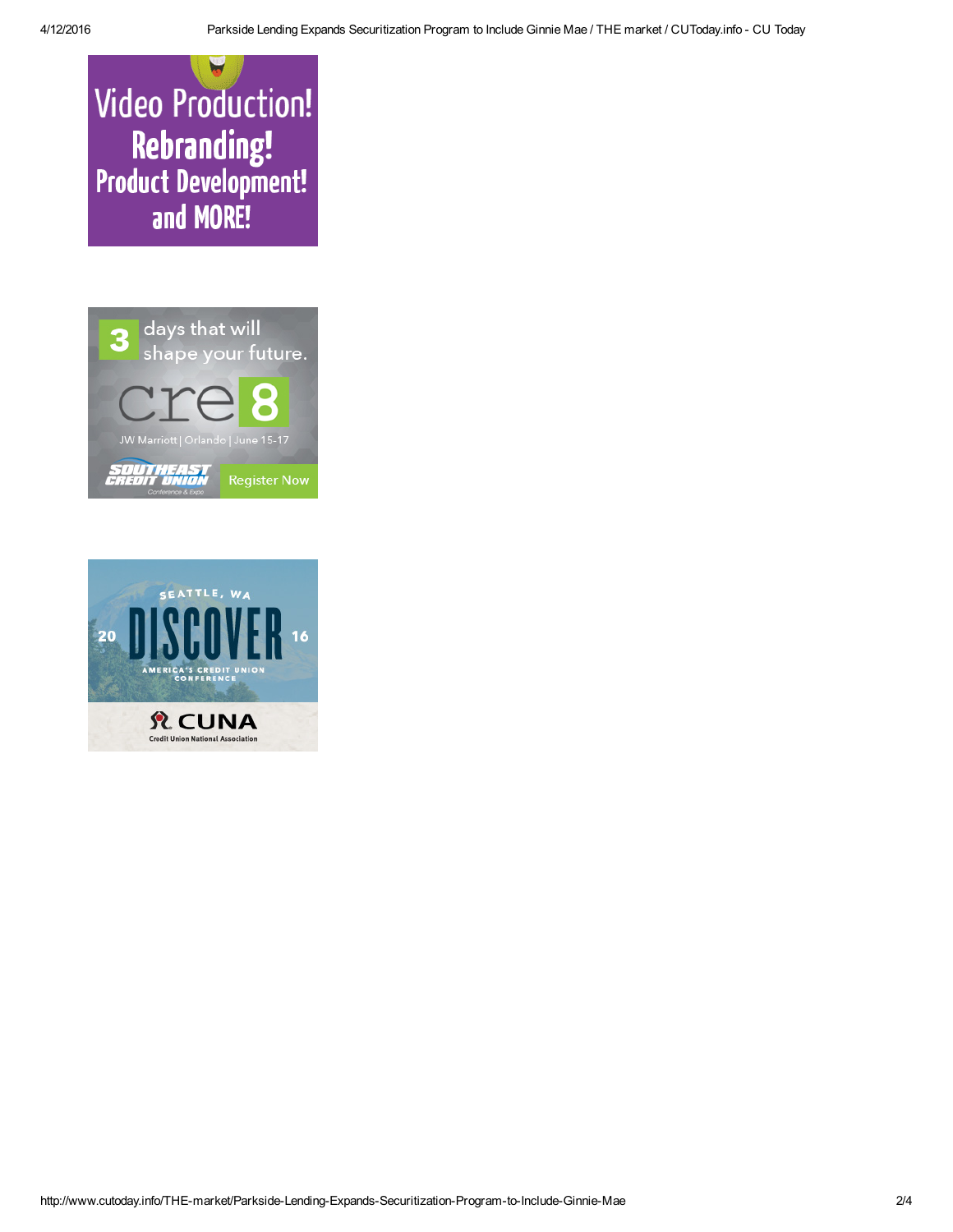